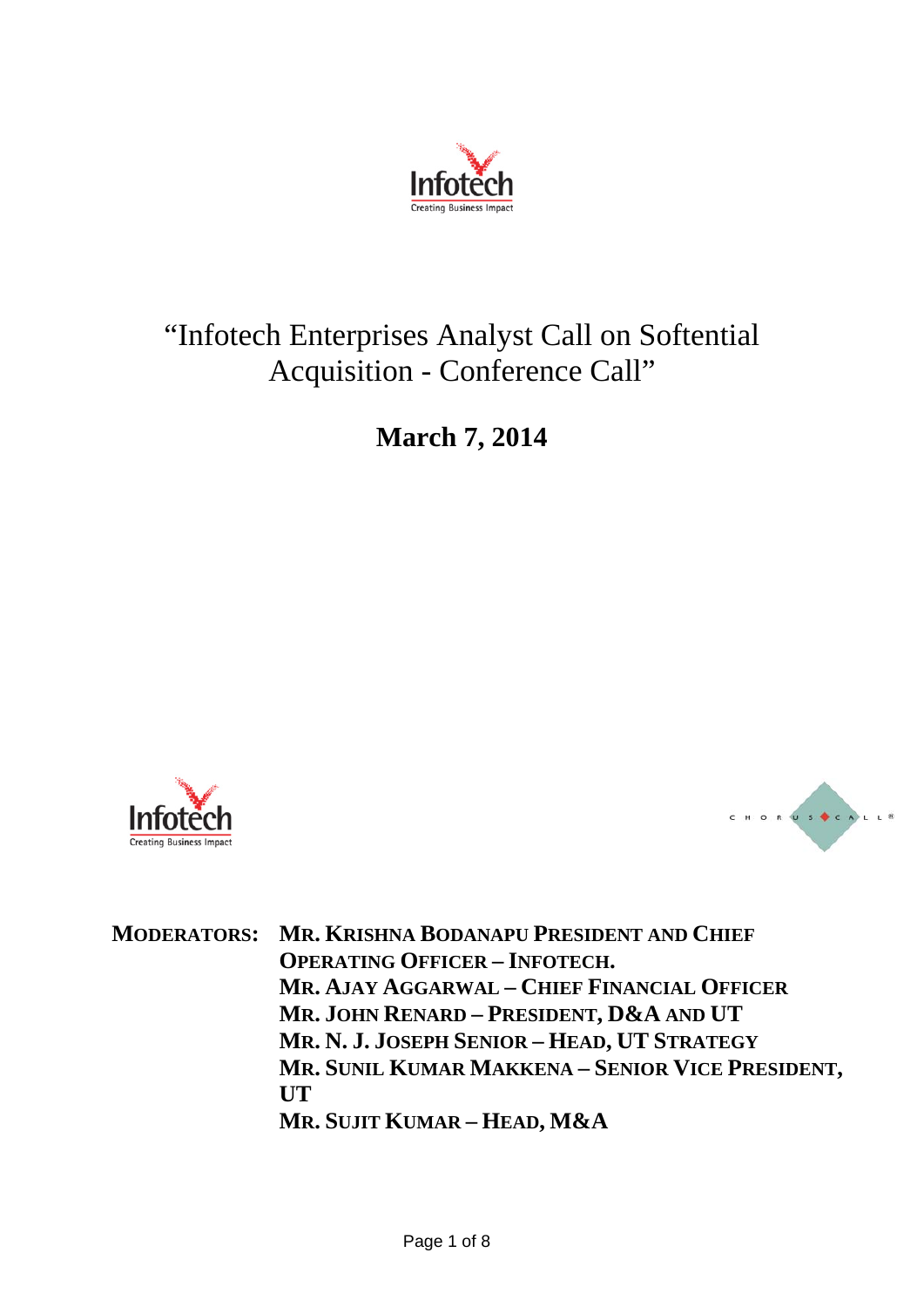

**Moderator** Ladies and gentlemen good day and welcome to the Infotech Enterprises Analyst call on Softential acquisition announcement. As a reminder all participant lines will be in the listen-only mode. There will be an opportunity for you to ask questions after the presentation concludes. Should you need assistance during the conference call, please signal an operator by pressing '\*' then '0' on your touchtone telephone. Please note that this conference is being recorded. I now hand the conference over to Mr. Krishna Bodanapu President and Chief Operating Officer of Infotech. Thank you and over to you sir.

**Krishna Bodanapu** Thank you and good evening Ladies and gentlemen and welcome to the Infotech Enterprises Analyst call on Softential acquisition. Present with me on this call are Mr. Ajay Aggarwal – Chief Financial Officer, Mr. John Renard President of the D&A and UT Business Units. Mr. N. J. Joseph Senior Vice President of Strategy, Mr. Sunil Kumar Makkena – Senior Vice President of the UT Business Unit and Mr. Sujit Kumar Head of M&A. We are very excited to announce the acquisition of Softential Inc., a US based service management and service assurance company for telecom and cable operators and enterprise customers. It will add a significant amount of value to Infotech portfolio by strengthening the service offerings for telecom and enterprise customers. What we are going to do next is present to you a short update on the company like what they do and how do they fit in our strategy. The details of the same has been shared with you, the presentation will last for about 10 minutes and we will leave about 15 minutes for any Q&A at the end of this session. I will now request Joseph to make the presentation and the overview of Softential.

**NJ Joseph** Thank you Krishna. So, just next 10 minutes to very quickly layout who this company, the rational for us do this acquisition and also to try and outline how we see the synergies work and how we can integrate and help this acquisition much more strong grow our telecommunications business. The Softential was founded about  $13 - 14$  years ago by people who came from the cable industry in the US with a very strong service management background. They are headquartered in Herndon, Virginia on East Coast. It bring us about 140 people in the service management space and over the next couple of slides we will explain a bit more about what they do and the types of customers they address and their service proposition. The focus is predominantly on telecom or communication, and cable still represents about 60% of the business, but they also have a significant preference in the enterprise space. For the financial year ended December 31<sup>st</sup> 2013 they had revenues of \$17 million US with an EBITDA of over 25%. In terms of client concentration the top five customers represents 55% of the revenue and their top 10 customers are approximately 75% of that revenues. So, we just move on to slide three and this explains why we looked at Softential with a great deal of interest and by what time this become a very attractive proposition for our telecom strategy.

> What you are seeing on the screen is the way a telecom organization represents its business; It's a framework, the business framework that is known as ETOM, the Enhanced Telecoms Operations Map, which breaks down into two large bits, one is infrastructure you see on the left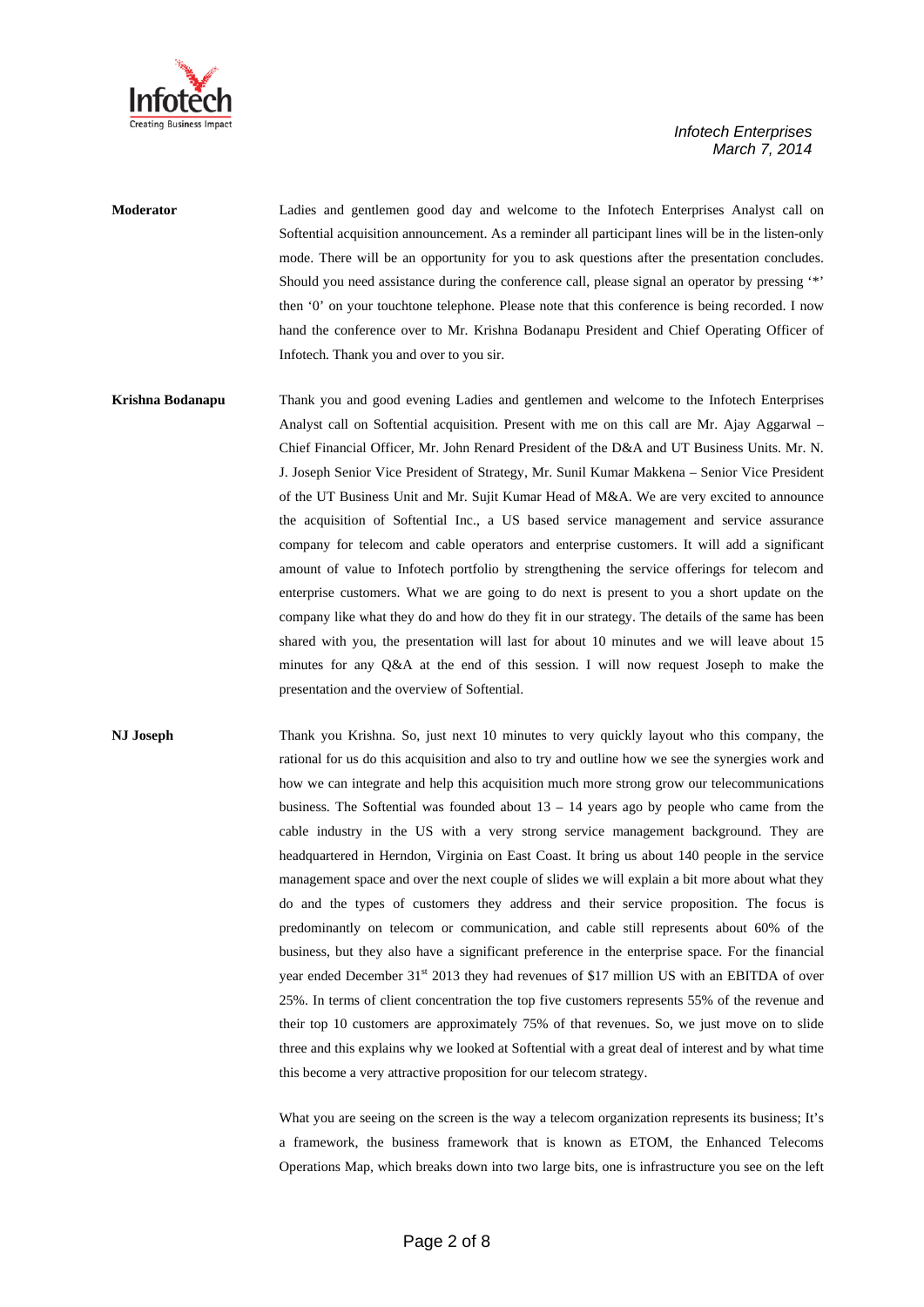

side of the stack and on the right side its operations. I want to just spend a minute explaining this cycle, the business cycle of a telecom. It will help us to understand more about Softential and what they do in a much better context and also in the context of Infotech's strategy. If you look at left side of the stack infrastructure, there are three parts to it, strategy is all about a telecom company building strategy for its business, assessing the market, define customer needs and designing products and services for their customers. The piece in the middle the infrastructure lifecycle management is about building out the physical network that they require to run their services and that also represents the most significant part of their CAPEX spend and third block the product lifecycle management is about working out portfolio products and services to take their customers that could be telephony, voice or mobile, cable, broadband Internet, voice over IP and so on so forth. So the left hand section of infrastructure is where our organization has been very active over the last 15 or 20 years. If you look at the history the first  $10 - 12$  years we were helping telecom customers capture lot of their network inventory into IT systems which we still continue to do but over the last seven or eight years it has moved into helping them plan design and rollout their next generation networks. It requires our very active involvement in global markets and we have high maturity in this space represented by the dark green color in slide. If we move to the right side of that stack the first of these operation support and readiness , essentially stack of IT systems that telecom operator needs to operationalize their service so it's about setting up a fairly complex environment but it also has to be very robust and efficient. A mature environment bring the customers the way they are going to service, assure the quality of the service and continue to scale as they go forward so that is our operational support. The red part is also known in the telecom industry as **S** operational support systems. The second block on the right fulfillment or service fulfillment, is the order to activate cycle in the business process which is you and I as customers calling up and requesting a particular product. For ex. it's a mobile connection taking an order and activating service from that network and allowing us to use the service so that's the order to activate part of the process. The third block to see assurance is about then assuring the quality of servicing and providing a great customer experience. Both fulfillment and assurance are typically cycles that are continuous but fulfillment can go up and down but assurance is once you are on the network or on a service than just ensuring that you are getting the service quality that you have promised your customer, is much more stable revenue stream. The last piece is building revenue management, converting these orders to cash. So for fulfillment to assurance to billing and every management is that whole order to cash cycle that a telecom customer views as part of their business process.

If you now click on that if you see the screen now, the way Softential fit is Softential gives us about  $12 - 13$  years very strong expertise and a set of reference customers in that first stack which you see OSS, Operational Support and readiness Space. They work with communication service providers, the Telco operators, cable companies or multi system operators, number of enterprise customers and a small number of public sector customers. The rationale behind the acquisition is to take on those skills and be able to expand from there into a managed service model that allows us to actually run the network operation, service operation or data operations for telecom, cable or enterprise customers so it is taking something that is already partially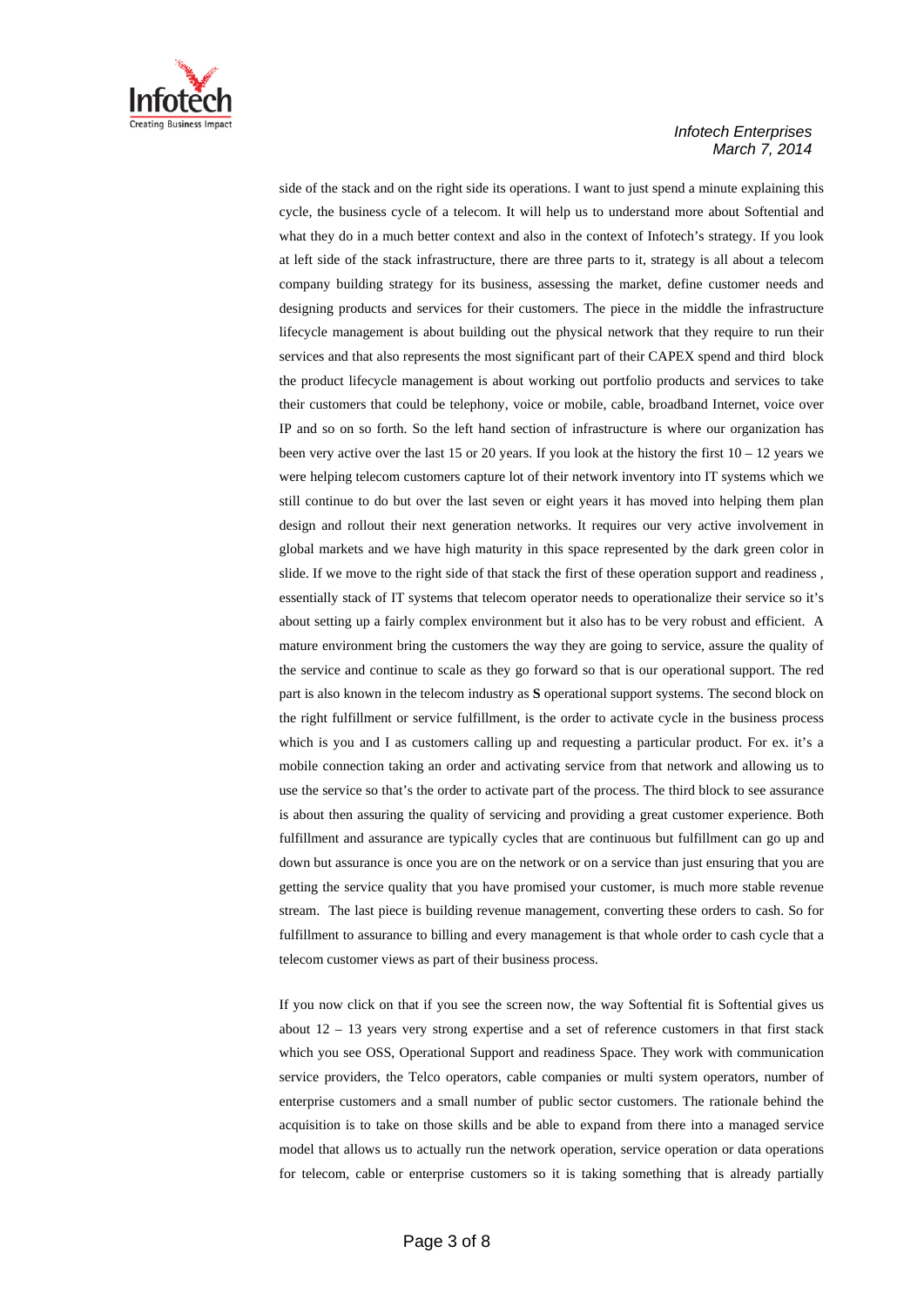

annuity play. It takes us into a more evolved and a more sustainable and annuity type of model with managed services. And our expectation is that from a current run rate of about \$17 million, on a standalone basis, it will grow to a business of around ~\$30 million over the next three years with synergies that we will look to leverage from this acquisition. At the same time ensuring that we maintain that margin at a very healthy 25% or about. Next slide explains what Softential do. If you look at the top bar it's representing their customers, the mobile or fixed lines, there is broadband the cable, their enterprise customers represented by B2C and there are small number of public sector customers as well. If you start from the bottom now the network in IT infrastructure is essentially the communications network on which companies run voice or data or any of the IT services. There is a technology stack that is used in the industry and some of these are market leading for example IBM's Tivoli Netcool is a market leader in fault and performance management, HP for the service management, BMC software for trouble ticketing, and Splunk which actually is one of the more popular tools today for building visualization dashboards. Softential is strong expertise networks they have got solid expertise around technology. What you see in the middle block is depicting your service management and your service assurance from left to right. What Softential does today is work with their customers to set up service management environment which accounts for availability of the service management capacity of the service, ensuring that they have the right tools for ensuring service continuity, understanding the economics of the service for the delivering the financial management and also guaranteeing the service levels that they need to guarantee their customers. So the service management stack is that where they help their customers to set up their organizations data center or a network operation center and the process of plan and, through a consulted process to design and architect the service management solution. They build it in terms of the development, configuration, testing and integration into the broader service management environment so that's the plan they build. What they are doing more of today is run model so traditionally they were doing a 24x7 support desk to help their customers and work with their applications. What they have been doing more successful over the last 18 months is being able to actually proactively monitor and manage environment for their customers and all that rolls up into the dashboard that you see up at the top of slide. It is an actual example for one of the enterprise customers for whom they are monitoring their global environment communications and application environment 24x7 using Softential applications.

Moving on to next slide, it shows their active customer base. As I said earlier 60% approximately is in the communication industry. Cox, Cablevision, Claro which are in telecom, Vonage VoiP service provider in the US, US Cellular and Time Warner Cable in the cable industry. We also have large engagements to the likes of New York department of IT and Telecommunications with the Coke, with SunGard and so on. This represents where we see the fit and where Softential moves us. Our traditional market has been in the network engineering space it's still a large market with headroom over the next three-four years which is \$2.5 billion infrastructure space but where we are moving is moving to much larger \$17 to \$18 billion market. With Softential we immediately address the plan build market about \$7 billion and then leverage that to build into the \$10 billion space which is the managed service space. So we will take the plan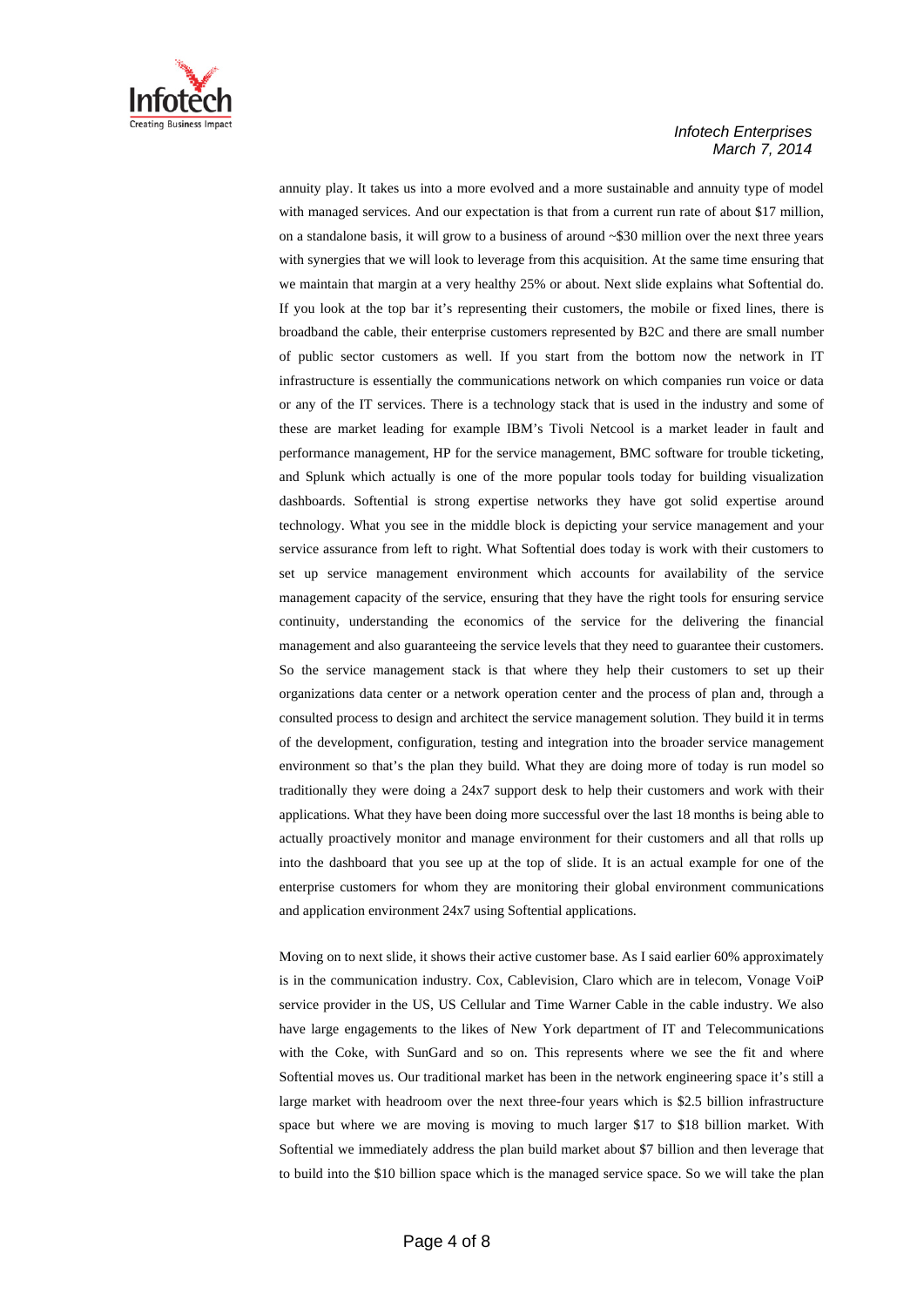

build and run model as it is today and leverage that to move into operate-managed services model overtime. We expect that to happen over the next two to three years. We have also taught long and hard about we build the synergies with the Softential so they have got a very strong consulting preference in the US comprising most of their revenue. All of the revenues really today are in the US but we will be able to take it to our markets in Europe. Since last few years, we are independently building our own consulting presence out of India and APAC which can be used to drive this business, and build it across Middle East Africa and Asia Pacific. There are two three different options that we have, one is of course continuing to build the engagement with its existing customers. There is opportunity to take Softential services to Infotech's existing customers, the opportunity for both of us to target new customers as well manage and cross sell our existing proposition. There are number of Softential customers with whom we can create demand for our network infrastructure services. There is couple of more slides to go so in terms of how we run this transaction to date. We have learned a lot from our previous transactions and have taken some of those best practices. We have done due diligence for key customers and their comfort with this acquisition. We already have an integration team in place that drives the transaction from day one. In terms of the payment structure we are looking at revenue multiple of 1.1 times with an earnout with the number of metrics in the first year. We are looking at capital structure being 1:1 debt versus equity and in terms of the financial benefits we see the acquisition as being EPS accretive. Across the number of financial parameters, they will improve on a consolidated basis.

Coming to the final slide, a summary of what have been said in last few slides. We see that the domain expertise and the customer base giving us a very strong direct entry and immediate play into the service management and service assurance market across the number of industries. Telecom will still dominate but we had opportunities also got across the number of enterprise industry verticals. It will help our geographic expansion and develop new service propositions particularly in managed service space. It will also help us to acquire new customers both across new geographies and the US. We see a significant growth for the combined entity where we shall move from about \$17 million standalone in this specific space to \$30 million approximately over the next three years, and finally as I just mentioned that financial parameters look very positive going forward.

So, with that I end this presentation and I will hand it back for Q&A.

**Moderator** Thank you very much sir. Ladies and gentleman, we will now begin the question and answer session. Our first question is from the S Ramachandran of Spark Capital. Please go ahead.

**S Ramachandran Just wanted to understand slightly better historically we have remained more or less on the** engineering side of the telecom piece so this in some form would take us more head on with the traditional IT services place in the market is this the right understanding?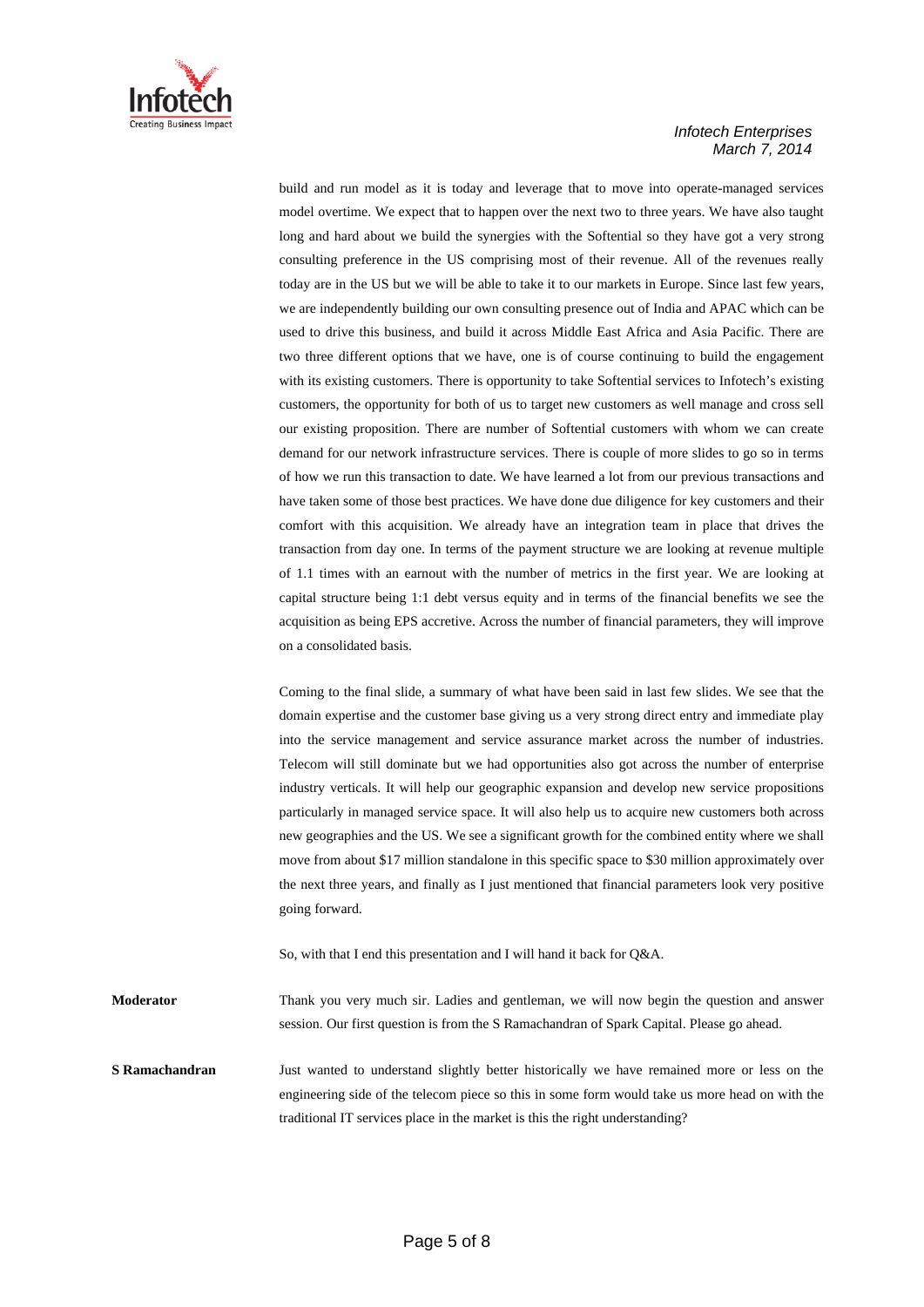

| NJ Joseph             | It would take us into the operate space in the telecom industry. It would move us from the<br>engineering, which is around the network build infrastructure and engineering, into the operate<br>piece which is more of actual Opex strand but it's not necessarily IT. You could think of that<br>stack and the IT stack but it's very domain expertise specific, it's a very complex environment<br>and unless you bring the knowledge of the industry, and that's what Softential give us, operate<br>environments of our customers can not be set.                                                                                                          |
|-----------------------|-----------------------------------------------------------------------------------------------------------------------------------------------------------------------------------------------------------------------------------------------------------------------------------------------------------------------------------------------------------------------------------------------------------------------------------------------------------------------------------------------------------------------------------------------------------------------------------------------------------------------------------------------------------------|
| Krishna Bodanapu      | Srivatsan this is Krishna, just to add to quick thing that Joseph said what it does is if you look at<br>what we have been doing so far we have been helping company's build the network which is the<br>engineering part. Now the same network that we have helped design and build will also operate<br>it. Yes, there is some IT that is involved in it because again you need that to actually monitor and<br>manage the network, but again it's a very linear addition to our service portfolio.                                                                                                                                                           |
| S Ramachandran        | Sure, on any bit of the company level or would it be net cash kind of a scenario?                                                                                                                                                                                                                                                                                                                                                                                                                                                                                                                                                                               |
| Krishna Bodanapu      | One to one was the thing so we will take 50% of it is being funded through debt just for capital<br>structure.                                                                                                                                                                                                                                                                                                                                                                                                                                                                                                                                                  |
| S Ramachandran        | No, is that great at Softential level just wanted to ask?                                                                                                                                                                                                                                                                                                                                                                                                                                                                                                                                                                                                       |
| Krishna Bodanapu      | See, for us it is net of debt. When we acquired it was net of debt.                                                                                                                                                                                                                                                                                                                                                                                                                                                                                                                                                                                             |
| S Ramachandran        | And then any indication on what will be the cost of debt that we would be having?                                                                                                                                                                                                                                                                                                                                                                                                                                                                                                                                                                               |
| <b>Ajay Aggarwal</b>  | Srivatsan it is Ajay Aggarwal here. So, in terms of why we are looking for debt, we are taking<br>overseas US dollar denominated debts, the cost would be something less than 3% so we get the<br>arbitrage of about 7% on our what we earn on our treasury here versus what we have to pay as<br>interest. We also get a tax shelter one of the problems we have in our company is that we think<br>we don't have debts we are paying high taxes in US so this also gives us the arbitrage on interest<br>overall we calculated for the four year scenario it gives us the advantage of about \$1 million in<br>terms of arbitrage on interest as well as tax. |
| S Ramachandran        | In terms of earn out, any possible indications on how large or what is the outer limit could be on<br>earned out point of view?                                                                                                                                                                                                                                                                                                                                                                                                                                                                                                                                 |
| NJ Joseph             | We can't comment on the earn-out because there are few conditions around it but I mean it's not<br>of the same scale obviously as the upfront payment.                                                                                                                                                                                                                                                                                                                                                                                                                                                                                                          |
| Moderator             | Thank you. Our next question is from Sandip Agarwal of Edelweiss. Please go ahead.                                                                                                                                                                                                                                                                                                                                                                                                                                                                                                                                                                              |
| <b>Sandip Agarwal</b> | Just one question although partially it has been answered. The consideration which you are<br>talking 1.1x is it of CY13 revenue and secondly when you say CY16 the revenues will be \$30                                                                                                                                                                                                                                                                                                                                                                                                                                                                       |

million including synergies, can you throw some light on that?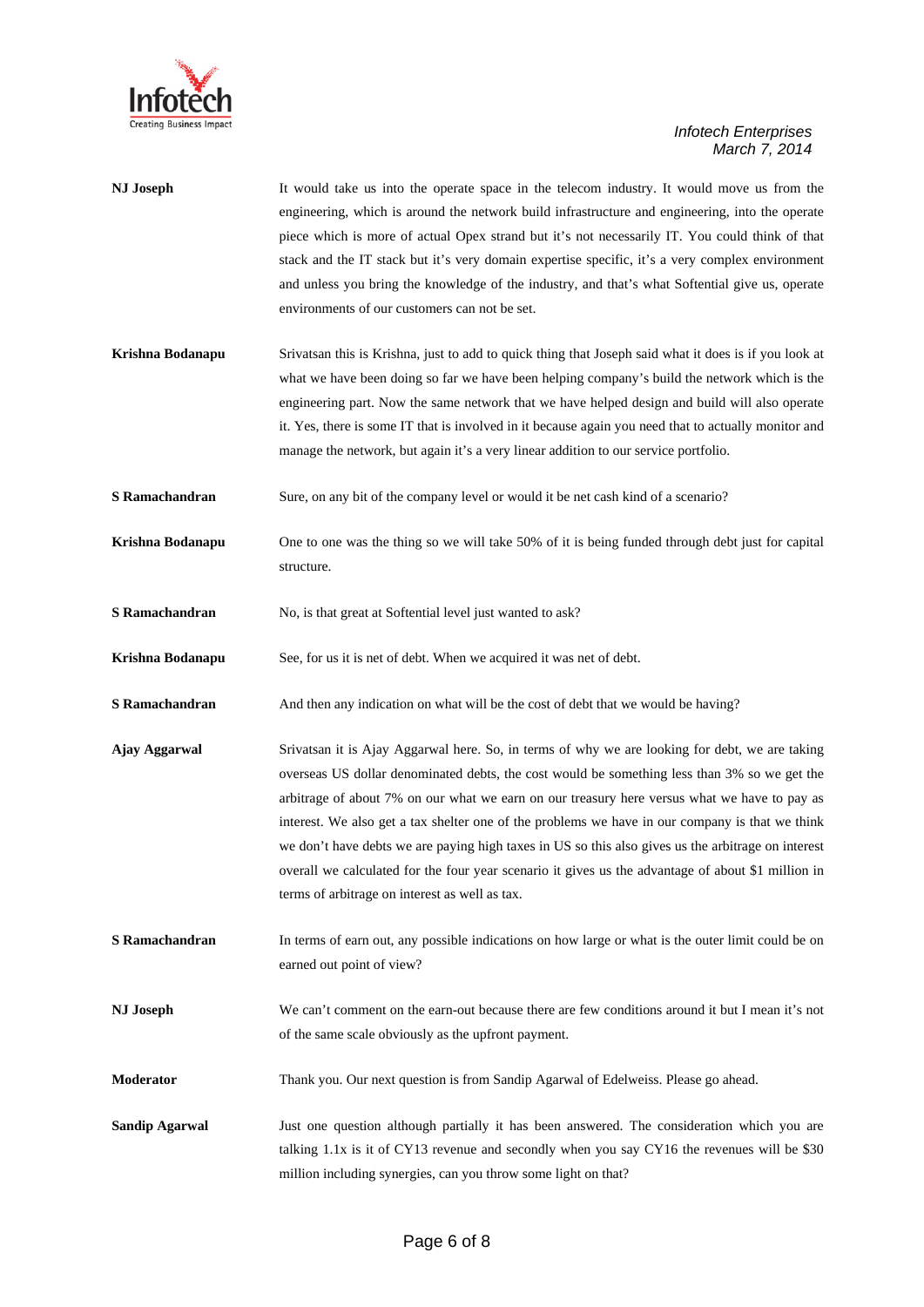

- **Ajay Aggarwal** So, in terms of the multiple definitely it is for the revenue of the CY13. As far as the growth is concerned, as Joseph had explained in terms of the synergy of our products and services what we will be putting in to the customers of Softential as well as our customer processes will come so we did prepare a detailed business stake and this is where we came out with this number of \$30 million based on the synergy case but obviously we have to do lot of work in terms of integration and making it happen on the ground.
- **Sandip Agarwal** And the acquisition will be EPS accretive from day one?
- **Ajay Aggarwal** Yes, Sandip that's what Joseph mentioned in his presentation it is going to be EPS accretive, all the financial ratios are going to be positive whether it is return on equity, return on capital employee. It is very nice given that all of you have been complaining that we get a ROC of 10% on this cash I think we really make that beginning with this acquisition of getting a better ROC.
- **Moderator** Thank you. Our next question is from Dipesh Mehta of SBI Cap Securities. Please go ahead.
- **Dipesh Mehta** Can you provide some detail about their past track record how they perform in terms of revenue as well as profitability and what kind of capital requirement would be there in the business to growth revenue thank you?
- **NJ Joseph** So, in terms of EBITDA margins Softential is at 25% + over the last five years, except one challenging year in the middle which can be explained due to various issues that happened. The numbers that we are quoting is based on at least the last 18 months performance therefore that gives us confidence that 25% margin can be maintained. In terms of revenue they have been flat over the last three years or so but it is based on where they were focused and where they have been spending their time and effort on. We are fairly confident based on strong historical numbers of the last five years, what happened recently in the last 18 months and more importantly talking to their customers that these are very sustainable numbers.
- **Ajay Aggarwal** Yes, in terms of the funding requirement it's a very interesting business model where you have a negative working capital. Most of the contract gives some advances to the customers and we don't see any major deployment of working capital as we grow, so it has a nice working capital model supported by advances so we would not be really consuming lot of cash in working capital infusion.
- **Dipesh Mehta** Let say it will be very light on CAPEX?

**Krishna Bodanapu** Yes, it is very light on CAPEX. It is very similar to us therefore it won't change our CAPEX profile significantly.

**Dipesh Mehta** Last question is about can you provide revenue breakup between the three segments Communication, Cable and Enterprise?